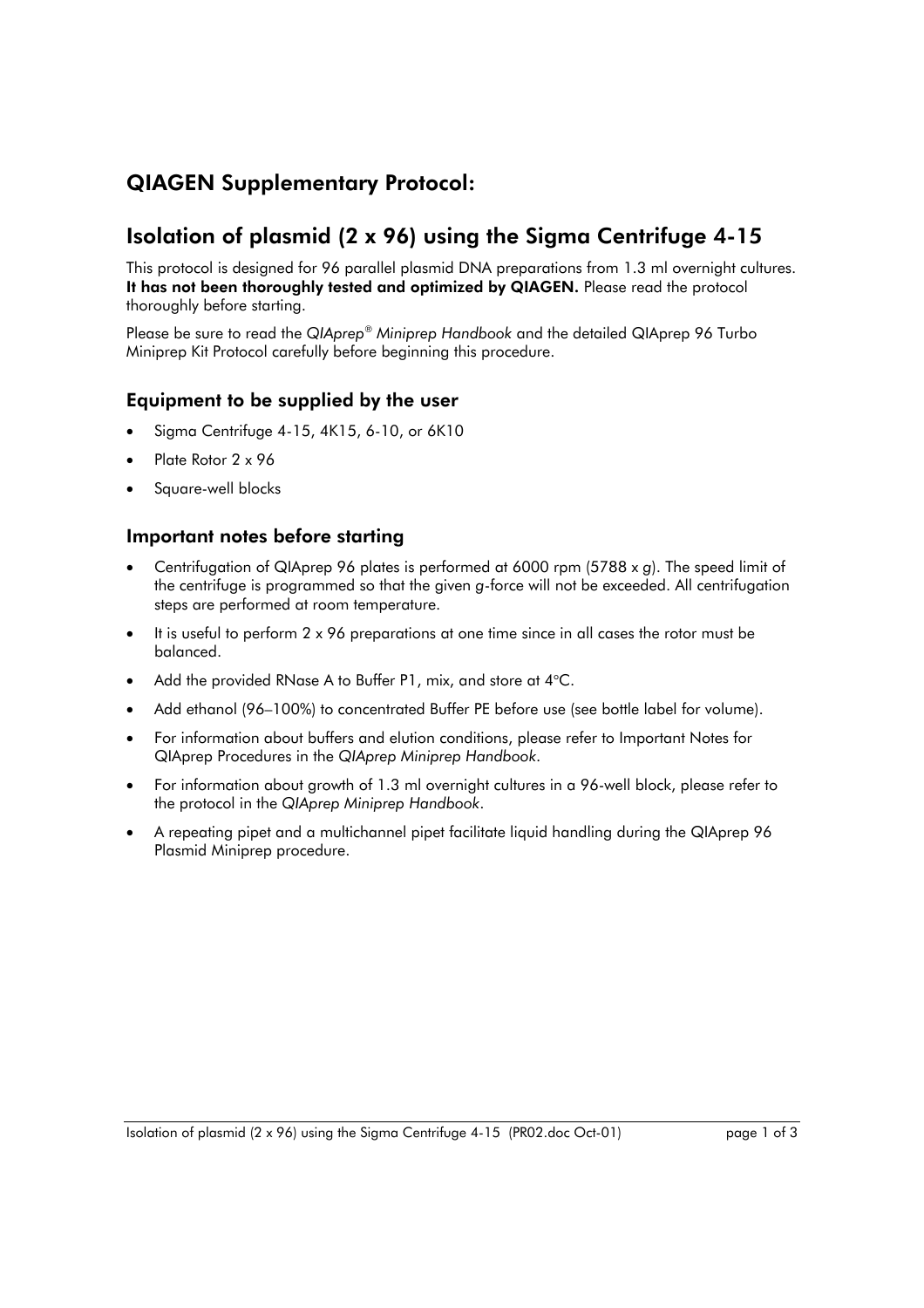### Procedure

For growth of 1.3 ml overnight cultures in a 96-well block, please refer to the protocol in the *QIAprep Miniprep Handbook*.

Before starting, please read the Important Notes on the previous page and the Important Notes in the *QIAprep Miniprep Handbook*.

1. Resuspend pelleted bacterial cells in 250 µl of Buffer P1 and transfer to a 96-well block. Mark the block for later identification.

 Ensure that RNase A has been added to Buffer P1. No cell clumps should be visible after resuspension of the pellets.

2. Add 250 µl of Buffer P2 to each sample, seal the block with the tape and gently invert the block 4–6 times to mix.

 It is important to mix gently by inverting the block. Do not shake vigorously, as this will result in shearing of genomic DNA. If necessary, continue inverting the block until the solution becomes viscous and slightly clear.

3. Remove the tape from the block. Add 350 µl of Buffer N3 to each sample and seal the block with a new tape. Gently invert the block 4–6 times.

 To avoid localized precipitation, mix the samples gently but thoroughly, immediately after addition of Buffer N3. The solutions should become cloudy.

- 4. Load each block onto the carrier then place in the rotor bucket. Centrifuge at 6000 rpm for 10 min.
- 5. Place QIAprep 96 plate on top of a 96-well block (e.g., a square-well block). Mark the QIAprep 96 plate for later identification.
- 6. Carefully transfer the supernatants from step 4 to the wells of the QIAprep 96 plate. The supernatants should be loaded onto the QIAprep 96 plate promptly. If they are left too long and become cloudy, they must be centrifuged again before loading to prevent clogging of the QIAprep 96 plate. Avoid disturbing the pellet and avoid transferring any of the lipid layer floating on the surface of the cleared lysate.
- 7. Load each block and QIAprep 96 plate onto the carrier then place in the rotor bucket. Centrifuge at 6000 rpm for 4 min.
- 8. Empty the block. Add 1 ml of Buffer PB to each well. Centrifuge at 6000 rpm for 4 min.

 This step is necessary to removes trace nuclease activity when using *endA+* strains such as the JM series, HB 101 and its derivatives, or any wild-type strains that have high levels of nuclease activity or high carbohydrate content. If the plasmid DNA will be used for *in vitro* transcription assays the PB wash step is required for all strains.

#### 9. Empty the block. Add 900 µl of Buffer PE to each well. Centrifuge at 6000 rpm for 4 min.

10. Repeat step 9.